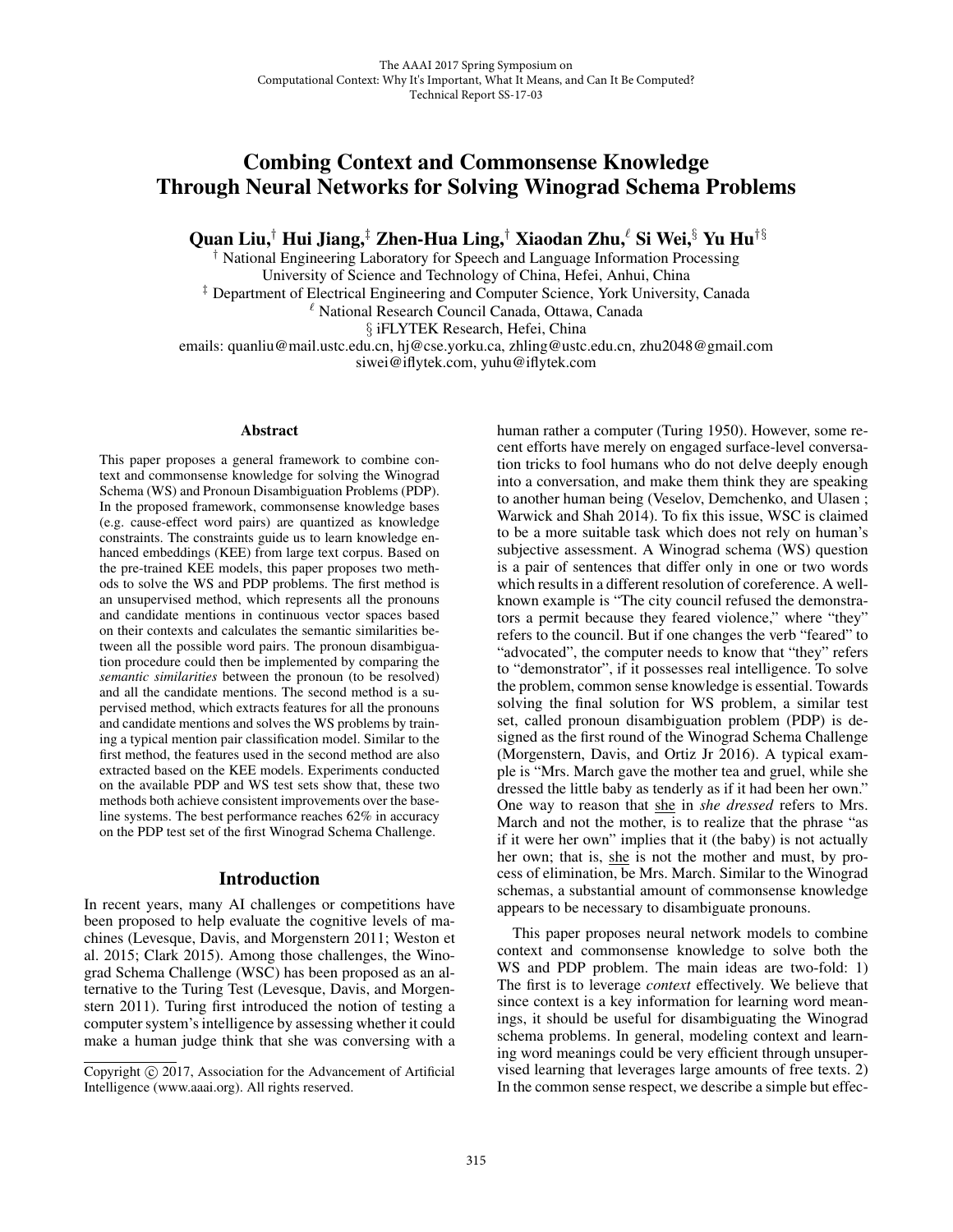tive method utilizing commonsense knowledge. To jointly consider those two aspects, this paper proposes to combine context and commonsense knowledge through neural networks through a knowledge enhanced embeddings (KEE) framework. This paper further proposes two methods: 1) The first is the an unsupervised semantic similarity method (USSM), which represents all the pronouns and candidate mentions by composing their contexts based on the pretrained knowledge enhanced embeddings. We then calculate the semantic similarities between the embedding vectors of the pronoun under concern and all candidate mentions. The candidate with largest semantic similarity with respect to the pronoun will be predicted as the answer. 2) The second method is a neural knowledge activated method (NKAM), which extracts features based on the KEE models and trains a mention pair classifier with neural networks. For the experiment section, this paper conducts experiments on the official datasets of the first WSC challenge, including the PDP test set provided by commonsensereasoning.org, as well as a set of Winograd schemas manually created by (Levesque, Davis, and Morgenstern 2011). Experimental results all indicate that the proposed KEE method (combing context and knowledge) performs better comparing with the baseline models.

The remainder of the paper will start with introducing the main motivation. After that, we introduce the main methods proposed to solve the WS and PDP problems. We then present all the experiments, including setup, datasets, and results, before we conclude this work.

# Motivation

In this section, we introduce the main motivation of this work. We will firstly present the main problems we aim to solve, i.e., the Winograd schema (WS) and the Pronoun Disambiguation Problem (PDP). After that, detailed descriptions would be given to illustrate our motivation.

## Winograd Schema (WS)

The Winograd schema (WS) evaluates a system's commonsense reasoning ability based on a traditional, very specific natural language processing task: coreference resolution (Saba 2015). The WS problems are carefully designed to be a task that cannot be easily solved without commonsense knowledge. In fact, even the solution of traditional coreference resolution problems rely on semantics or world knowledge (Strube 2016). As described in (Levesque, Davis, and Morgenstern 2011), a WS is a small reading comprehension test involving a single binary question.

- *Joan made sure to thank Susan for all the help she had given. Who had given the help?*
	- *Answer A: Joan*
	- *Answer B: Susan*
	- *Correct Answer: B*

The correct answers to the above question are obvious for human beings. In each of the questions, the corresponding WS has the following four features:

- 1. Two parties are mentioned in a sentence by noun phrases. They can be two males, two females, two inanimate objects or two groups of people or objects.
- 2. A pronoun or possessive adjective is used in the sentence in reference to one of the parties, but is also of the right sort for the second party.
- 3. The question involves determining the referent of the pronoun or possessive adjective. Answer A is always the first party mentioned in the sentence (but repeated from the sentence for clarity), and Answer B is the second party.
- 4. There is a word (called the *special* word) that appears in the sentence and possibly the question. When it is replaced by another word (called the *alternate* word), everything still makes perfect sense, but the answer changes.

In this example, if we change the word *given* to *received*, the answer changes to *A* (i.e., *Joan*) since in our commonsense knowledge, we think that a person who receives help should makes sure to thank the person who provides help to him.

## Pronoun Disambiguation Problems (PDP)

The pronoun disambiguation problems (PDP) are complex coreference resolution problems, which are taken directly or modified from examples found in literature, biographies, autobiographies, essays, news analyses, and news stories; they may need some manual processing (Morgenstern, Davis, and Ortiz Jr 2016). Here is one typical PDP example:

- *The Dakota prairie lay so warm and bright under the shining sun that it did not seem possible that it had ever been swept by the winds and snows of that hard winter.*
	- *Snippet: it had ever been swept*
	- *Answer A: the prairie*
	- *Answer B: the sun*
	- *Correct Answer: A*

In the PDP problem, the pronoun to be resolved is highlighted in bold. It is repeated again, with a snippet of context, and with several candidate answers, in the line following the passage. In the example shown here, we know that the *prairie* (rather than the *sun*) would be more likely to be *swept* by the winds. A difference between PDP and WS problems is that, the number of candidate noun phrases in each PDP problem would not always be two, but can be three, four, or even more. Therefore, the random-guess accuracy in the PDP problems will be less than 50% while the accuracy of a random-guess for WS is 50%.

#### Motivation: Knowledge Enhanced Embeddings

Solving WS or PDP problems is not easy since it requires commonsense knowledge. In the paper, we propose to combine *context* and commonsense *knowledge* through neural networks for solving both problems. The main motivation is described as follows. First, since context is key for learning word meaning (Harris 1954; Miller and Charles 1991), we represent the pronoun and all the candidate mentions by their contexts. For instance, in the aforementioned PDP example, we represent the word *prairie* by *The Dakota* and *lay*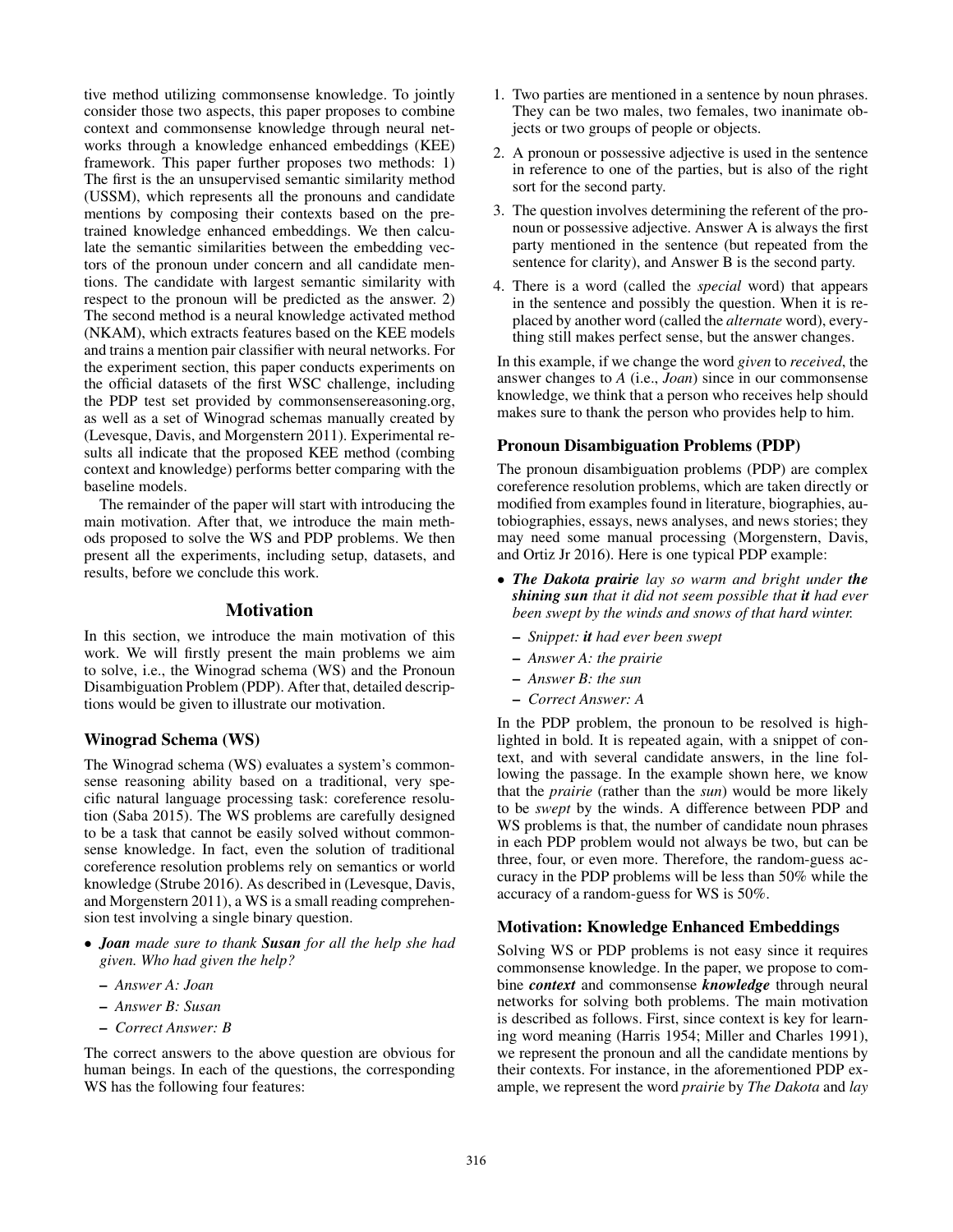*so warm and bright*. Meanwhile, the word *sun* could be represented by *and bright under the shining* and *that it did not seem*. Based on this, the pronoun disambiguation problems is solved by calculating the semantic similarities between the representations of the pronoun and all the corresponding candidates. Second, relying only on context is not good enough for tackling the WS and PDP problems. It is essential to find an effective strategy to combine context and commonsense knowledge. Therefore, in this paper, we propose



Figure 1: Based on Knowledge Enhanced Embeddings, two levels considered to be useful for solving WS and PDP.

a knowledge enhanced embedding (KEE) model. As shown in Figure 1, the KEE model combines the context and commonsense knowledge, in the *feature level*. By training KEE model using large text corpora and commonsense KBs, we obtain useful distributed word representations. Based on the pre-trained word representations, we propose two effective methods in the *model level*, for finally solve the WS and PDP problems. The proposed two methods are semantic similarity method and neural network method. In the semantic similarity method, we represent all the pronouns and candidate mentions by composing their contexts from words. By further calculating the semantic similarities between the representations of each pronoun and the corresponding candidate mentions, the procedure to answer PDP or WS questions could then be implemented by finding the most similar candidate for the pronoun. In the neural network methods, the pre-trained KEE models are also used for extracting embedding features for all the pronouns and candidates. However, we do not calculate the semantic similarities. On the contrary, we train a typical neural mention pair classifier with supervised coreference training dataset. No matter how large the differences between these two methods, both of them are all implemented based on the KEE model.

## The Proposed Methods

Based on the motivation, we introduce the KEE model and two methods to solve WS and PDP problems. Before introducing those methods, we describe the commonsense knowledge used in this paper.

#### The Commonsense Knowledge

There have been open commonsense knowledge bases in the artificial intelligence community, e.g. Cyc (Lenat 1995),

ThoughtTreasure (Mueller 1998) and ConcepNet (Liu and Singh 2004). Cyc is an artificial intelligence project that attempts to assemble a comprehensive ontology and knowledge base of everyday common sense knowledge, with the goal to enable AI applications to perform human-like reasoning. Typical pieces of knowledge represented in the Cyc database are "every tree is a plant" and "plants die eventually". ConceptNet is a semantic network containing lots of things computers should know about the world, especially when understanding text written by people. It is built from *nodes* representing words or short phrases of natural language, and labeled *relationships* between them. For example, the triple (*learn*, *MotivatedByGoal*, *knowledge*) indicates that "we would learn because we want knowledge". Those existing commonsense KBs are well constructed; however, in this paper, we aim to find commonsense knowledge for solving the WS and PDP problems by the following requirements: 1) to avoid data sparseness problem, the vocabulary of the KB covers common words (not phrases) in daily life, e.g., common verbs, adjectives, etc. 2) The commonsense relationships between the nodes in the vocabulary cover common relations, e.g. cause-effect, entailment, etc.

Based on these two requirements, this paper proposes to use the KB constructed by a recent work (Liu et al. 2016), which collects word pairs with cause-effect relationships automatically. Figure 2 shows the typical formula of the corresponding KB.



Figure 2: The typical formula of the commonsense KB: automatically constructed cause-effect word pairs.

The KB contains a large number of cause-effect word and phrase pairs constructed from large text corpora. The vocabulary covered by the KB contains thousands of common verbs and adjectives. At shown in Figure 2, there are four pattern roles for both the *cause* and *effect* phrases. The four roles include (active,positive), (active,negative), (passive,positive) and (passive,negative). Table 1 shows some examples. In this paper, all the word pairs (rather than phrase pairs) of this KB are used.

| No | Pairs                   | Meaning                                |
|----|-------------------------|----------------------------------------|
|    | (win, happy)            | sb. $win \rightarrow happy$ .          |
| 2  | (rob, be arrested)      | sb. $rob \rightarrow be$ arrested.     |
| 3  | (confident, not afraid) | sb. confident $\rightarrow$ not afraid |
|    | (be restricted, unable) | sb. be restricted $\rightarrow$ unable |

Table 1: Typical examples of the cause-effect pairs.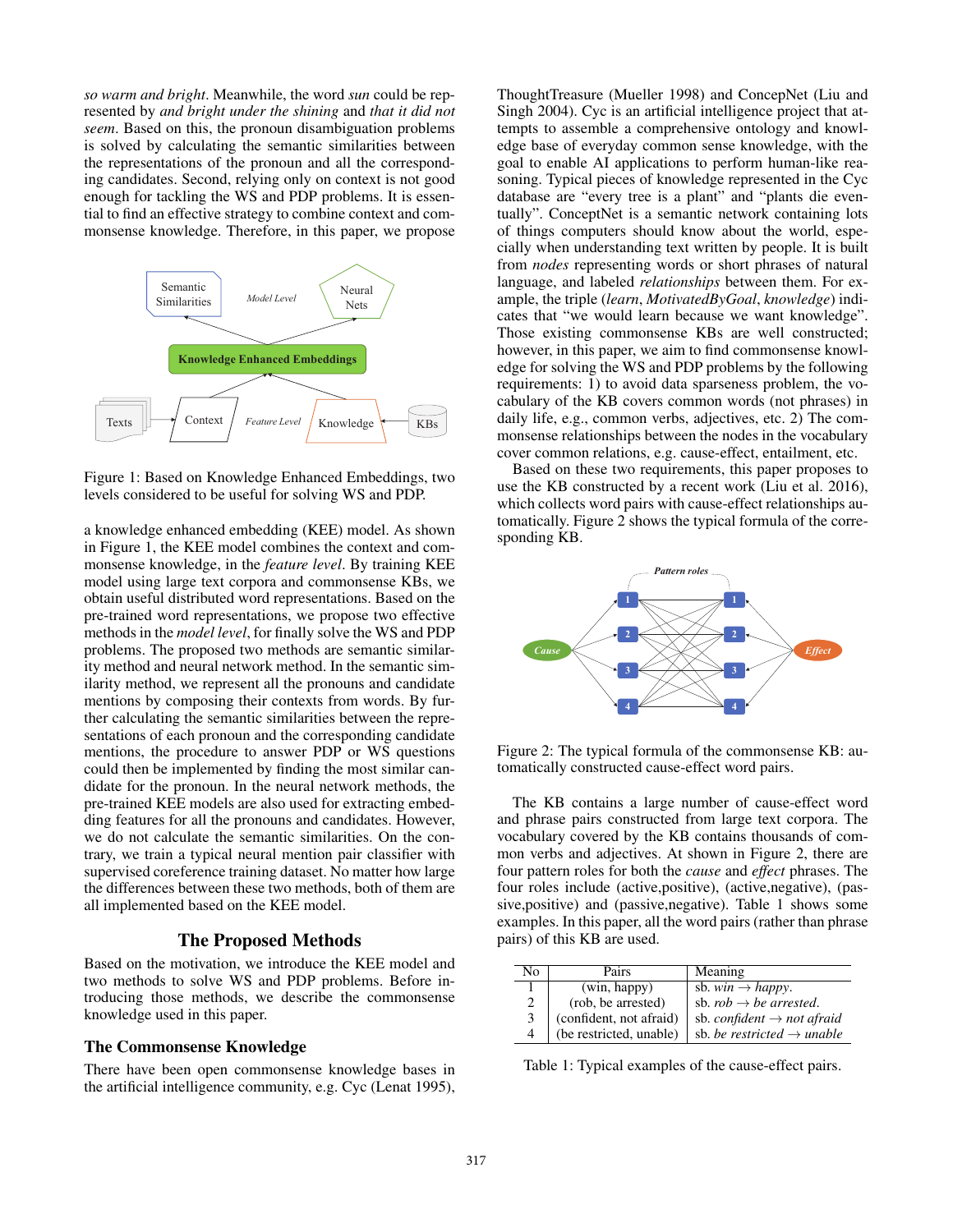## Knowledge Enhanced Embedding

To combine context and commonsense knowledge for solving the WS and PDP problems, this paper proposes to treat the commonsense knowledge as semantic constraints and learn knowledge enhanced embedding (KEE) based on the generated constraints. The idea to learn word embedding based on constraints is similar to the work of (Liu et al. 2015). The main difference is the way we generate the knowledge constraints. In this paper, we propose to create constraints as follows:

Knowledge constraints Since all the cause-effect pairs used in this paper contain the corresponding confidence weights, i.e. PMI values, we propose to generate semantic inequalities by randomly sampling two cause-effect pairs. More specifically, for each cause-effect pair, we will randomly sample 5 different pairs from the whole KB set and construct the inequalities by comparing their PMI values respectively. For instance, once we generate cause-effect pair  $(w_i, w_j)$  and  $(w_k, w_q)$  and the PMI value of pair  $(w_i, w_j)$  is larger than pair  $(w_k, w_g)$ , we can make the inequality as:

$$
\text{sim}(w_i, w_j) > \text{sim}(w_k, w_g) \tag{1}
$$

The idea to generate such inequality is similar to the physical meaning of lexical entailment (Geffet and Dagan 2005; Turney and Mohammad 2015). This paper assumes if a word tends to be the effect of another word, they should have similar context patterns. Note that the commonsense knowledge base used in this paper covers all the common verbs and adjectives, and the knowledge constraints would not influence the learning for the remaining words in the whole large vocabulary. This is important because the used verbs and adjectives play a central role in commonsense reasoning. Currently, incorporating more knowledge of other types of words, e.g., nouns, adverbs and prepositions is beyond our concern.

The main framework The main framework for learning knowledge enhanced embedding is shown in Figure 3.



Figure 3: The framework for knowledge enhanced embeddings (KEE). The training process combines the text corpus and commonsense knowledge.

The left part in this framework is the typical skip-gram model, which learns continuous word vectors from text corpora based on the aforementioned distributional hypothesis (Mikolov et al. 2013). Each word in vocabulary (size of  $V$ ) is

mapped to a continuous embedding space by looking up an embedding matrix  $\mathbf{W}^{(1)}$ . And  $\mathbf{W}^{(1)}$  is learned by maximizing the prediction probability, calculated by another prediction matrix  $W^{(2)}$ , of its neighbouring words within a context window. Given a sequence of training data, denoted as  $w_1, w_2, w_3, ..., w_T$  with T words, the skip-gram model aims to maximize the objective function:

$$
\mathcal{Q} = \frac{1}{T} \sum_{t=1}^{T} \sum_{-c \le j \le c, j \neq 0} \log p(w_{t+j}|w_t)
$$
 (2)

where c is the size of context windows,  $w_t$  denotes the input central word and  $w_{t+j}$  for its neighbouring word. The skip-gram model computes the above conditional probability  $p(w_{t+j} | w_t)$  using the following softmax function:

$$
p(w_{t+j}|w_t) = \frac{\exp(\mathbf{w}_{t+j}^{(2)} \cdot \mathbf{w}_t^{(1)})}{\sum_{k=1}^{V} \exp(\mathbf{w}_k^{(2)} \cdot \mathbf{w}_t^{(1)})}
$$
(3)

where  $\mathbf{w}_t^{(1)}$  and  $\mathbf{w}_k^{(2)}$  denotes row vectors in matrices  $\mathbf{W}^{(1)}$ 

and  $\mathbf{W}^{(2)}$ , corresponding to word  $w_t$  and  $w_k$  respectively.<br>In this paper, we proposed to incorporate the common In this paper, we proposed to incorporate the commonsense knowledge as constraints into the word embedding training process. Assume the knowledge is represented by a large number of inequalities, denoted as the set S. This paper denotes  $s_{ij} = \text{sim}(\mathbf{w}_i^{(1)}, \mathbf{w}_j^{(1)})$  as the semantic simi-<br>larity hereafter. The final objective function becomes:

$$
\{W^{(1)}, W^{(2)}\} = \arg\max_{W^{(1)}, W^{(2)}} Q(W^{(1)}, W^{(2)}) \quad (4)
$$

subject to

$$
s_{ij} > s_{kg} \quad \forall (i, j, k, g) \in S. \tag{5}
$$

 $s_{ij} > s_{kg} \quad \forall (i, j, k, g) \in S.$  (5)<br>In this work, we formulate the above constrained optimization problem into an unconstrained one by casting all the constraints as a penalty term in the objective function:

$$
Q' = Q - \beta \cdot D
$$
  

$$
D = \sum_{(i,j,k,g) \in S} f(i,j,k,g)
$$
 (6)

where  $\beta$  is a control parameter to balance the contribution of the penalty term in the optimization process. The function  $f(\cdot)$  is a normalization function. This paper uses a hinge loss function like  $f(i, j, k, g) = h(s_{kg} - s_{ij})$  where  $h(x) = \max(0, x).$ 

The objective function in eq. (6) could be optimized using the standard stochastic gradient descent (SGD) algorithm. Generally, as shown in Figure 4, the work to combine context and commonsense knowledge is implemented in the proposed KEE model. After that, embeddings trained by the KEE would serve for the two methods (USSM and NKAM) designed to solve the WS and PDP problems in this paper.

#### Unsupervised Semantic Similarity Method

The first method proposed in this paper for answering the WS and PDP problems, shown in Figure 5, is an **unsu**pervised method. We introduce a straightforward unsupervised semantic similarity method (USSM), which aims to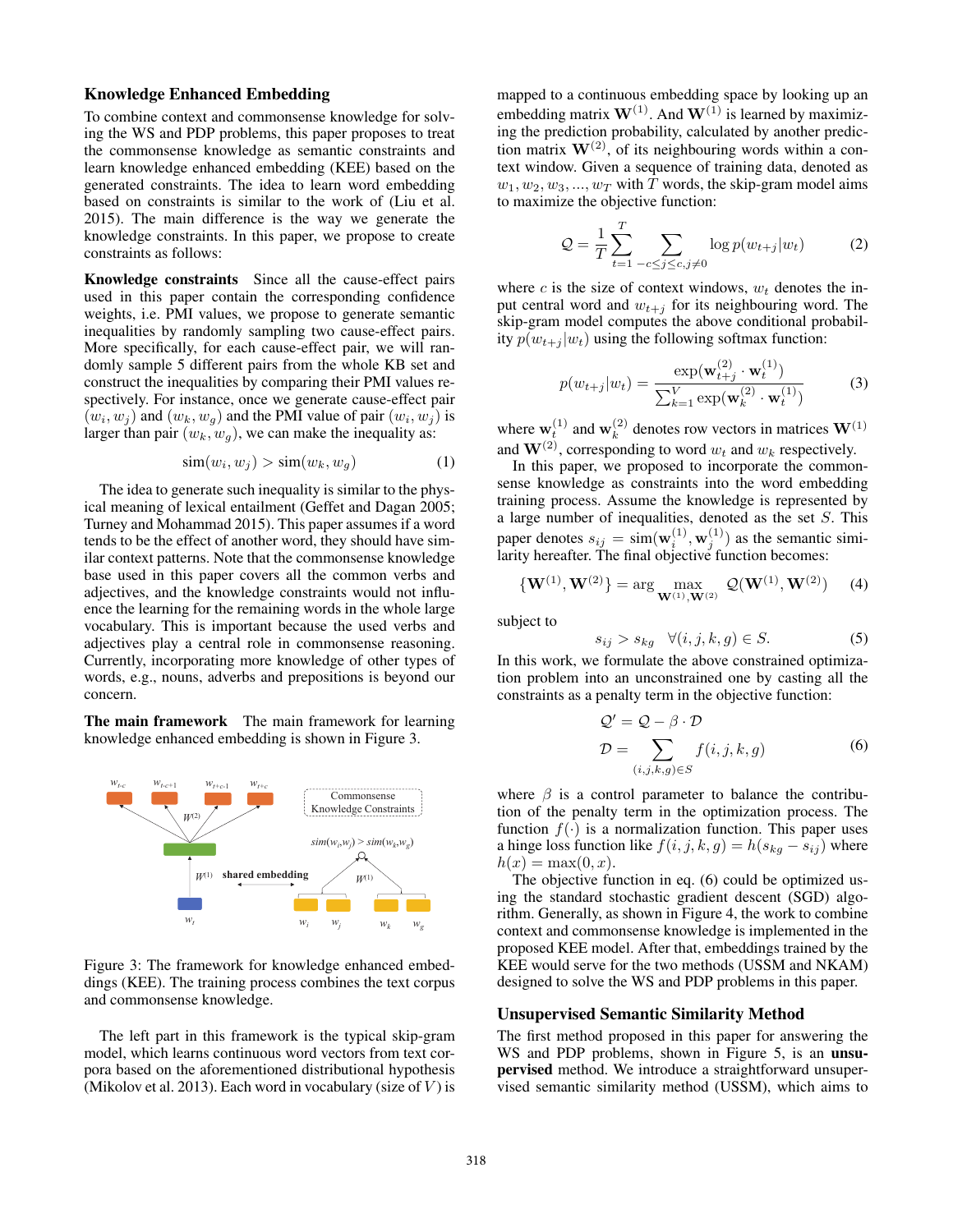

Figure 4: The main methods used in this paper.

represent the pronoun and all the candidate mentions by composing from the pre-trained KEE embeddings. For the composition function, we design to use the recently proposed approach, named fixed-size ordinally-forgetting encoding (FOFE) (Zhang et al. 2015).



Figure 5: The unsupervised semantic similarity method.

For one sentence, the function FOFE works as follows. Given a sequence of words,  $S = \{w_1, w_2, ..., w_T\}$ , each word  $w_t$  is first represented by a 1-of-K representation  $e_t$ , from the first word  $t = 1$  to the end of the sequence  $t = T$ , FOFE encodes each partial sequence (history) based on a simple recursive formula (with  $z_0 = 0$ ) as:

$$
\mathbf{z}_t = \alpha \cdot \mathbf{z}_{t-1} + \mathbf{e}_t, \ (1 \le t \le T) \tag{7}
$$

where  $z_t$  denotes the FOFE code for the partial sequence up to  $w_t$ , and  $\alpha$ ,  $(0 < \alpha < 1)$  is a constant forgetting factor to control the influence of the history on the current position. Assume we have three symbols in vocabulary, e.g., A, B, C, whose 1-of-K codes are  $[1, 0, 0]$ ,  $[0, 1, 0]$  and  $[0, 0, 1]$  respectively. In this case, the FOFE code for the sequence  $\{ABC\}$ is  $[\alpha^2, \alpha, 1]$ , and that of  $\{ABCBC\}$  is  $[\alpha^4, \alpha + \alpha^3, 1 + \alpha^2]$ . In this paper, we first use the FOFE method to encode the context of each word into a fixed-size code (of the vocabulary size). Then, we use the embedding matrix  $W^{(1)}$ , learned by KEE as above, to project into a low-dimension space. These low-dimension vectors are used to calculate cosine distances to select the answer from the candidates.

### Neural Knowledge Activated Method

As shown in Figure 6, the second method proposed in this paper is an supervised method. The difference from the first semantic similarity method is that, it does not simply calculate the semantic similarities between the extracted embed-



Figure 6: The neural knowledge activated method.

ding vectors of the pronoun (to be resolved) and all the candidate mentions, but instead uses the composed embedding vectors as input features and train a deep neural networks (DNN). The DNN model works as a mention pair classifier for judging whether two mentions are coreferent or not, which is a widely used technology in the coreference resolution community (Ng 2010). Since the features we extracted for training the DNN are composed from the knowledge enhanced embeddings, we call the method as neural knowledge activated method (NKAM) hereafter.

## Experiments

In this section, we present all the experiments conducted to evaluate the effectiveness of the proposed methods. This section would be started by introducing the experimental datasets and experimental setups. After that, experimental results and analysis would be given correspondingly.

#### **Datasets**

For evaluating the effectiveness of the proposed methods and keep our methods comparable, all the experimental datasets investigated in this paper, including PDP test set<sup>1</sup> and WS test set $2$ , are from the Winograd Schema Challenge (Morgenstern, Davis, and Ortiz Jr 2016). Table 2 lists the sizes and the random-guess accuracies of all the datasets. The PDP test set contains 60 problems while the WS test set has 273 testing problems.

| <b>Dataset</b> | Dataset size | Random-guess acc $(\%)$ |
|----------------|--------------|-------------------------|
| PDP test set   | 60           | 45.0                    |
| WS test set    | 273.         | 50.0                    |

Table 2: Experimental datasets used in this paper.

#### Experimental setup

To make clear all the settings for the proposed methods of this work, we describe the experimental setup as follows.

Setup for knowledge enhanced embeddings This paper uses the English Wikipedia corpora to train the knowledge enhanced embeddings. Particularly, we utilize two Wikipedia corpora with different sizes. The first corpus of a

 $<sup>1</sup>$ Available</sup> at www.cs.nyu.edu/faculty/davise/papers/ WinogradSchemas/PDPChallenge2016.xml.

<sup>&</sup>lt;sup>2</sup>Available at www.cs.nyu.edu/faculty/davise/papers/ WinogradSchemas/WSCollection.xml.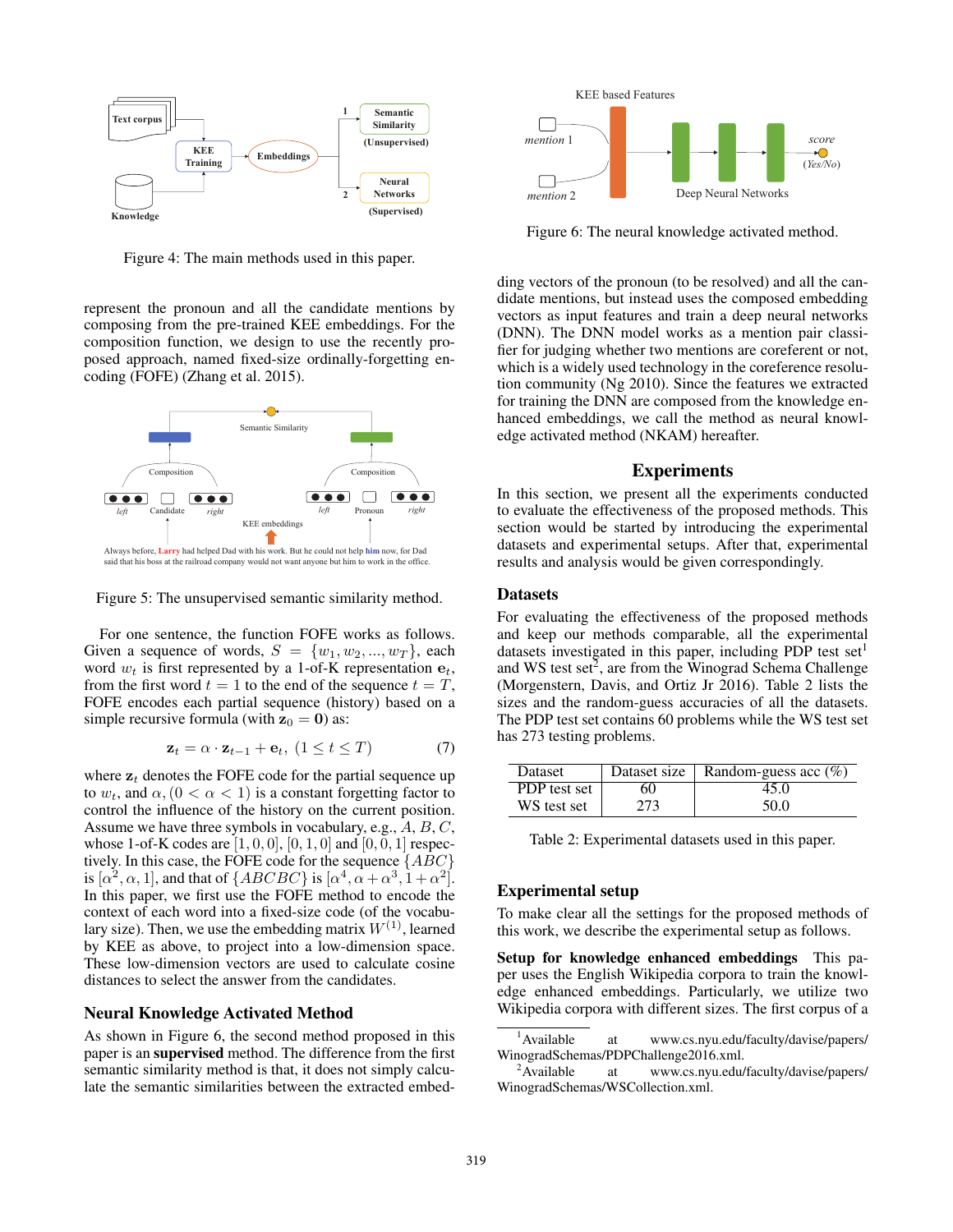| <b>Text Corpus</b> | <b>Answering Methods</b> | <b>KEE</b> Settings            | Answering Accuracy $(\%)$ |                       |
|--------------------|--------------------------|--------------------------------|---------------------------|-----------------------|
|                    |                          |                                | PDP test (size: 60)       | $WS$ test (size: 273) |
|                    | <b>USSM</b>              | Context<br>Context + Knowledge | 41.7<br>$48.3 (+15.8)$    | 48.7<br>$50.9 (+4.5)$ |
| Wiki-Small         | <b>NKAM</b>              | Context<br>Context + Knowledge | 46.7<br>$53.3 (+14.1)$    | 49.1<br>$51.7 (+5.3)$ |
|                    | $USSM + NKAM$            | Context<br>Context + Knowledge | 50.0<br>$58.3 (+16.6)$    | 50.2<br>$52.4 (+4.4)$ |
|                    | <b>USSM</b>              | Context<br>Context + Knowledge | 48.3<br>$55.0 (+13.8)$    | 49.8<br>$52.0 (+4.4)$ |
| Wiki-Large         | <b>NKAM</b>              | Context<br>Context + Knowledge | 51.7<br>$56.7 (+9.6)$     | 50.5<br>$52.4 (+3.8)$ |
|                    | $USSM + NKAM$            | Context<br>Context + Knowledge | 53.3<br>$61.7 (+15.7)$    | 50.6<br>$52.8 (+4.3)$ |

Table 3: Overall experimental results. The random-guess accuracies for PDP test and WS test set are 45%, 50% respectively.

smaller size is a data set containing the first one billion characters from Wikipedia3, named as *Wiki-Small* in our experiments. The second corpus of a relatively large size is a snapshot of the Wikipedia articles from (Shaoul 2010), named as *Wiki-Large* in our experiments. Both Wikipedia corpora have been pre-processed by removing all the HTML metadata and hyper-links and replacing the digit numbers with English words. After text normalization, the *Wiki-Small* corpus contains totally 130 million words, for which we create a lexicon of 225,909 distinct words appearing more than 5 times in the corpus. Similarly, the *Wiki-Large* corpus contains about 1 billion words, for which we create a lexicon of 235,167 words, each appearing more than 60 times. In all the experiments of this paper, the settings for KEE are the same. The embedding dimension is set to be 100 while the context window size  $c$  in eq. (2) is set to be 5. The combination coefficient  $\beta$  in eq. (6) is set to be 0.01. The KEE models are trained by the stochastic gradient descents (SGD) algorithm. The initial learning rate is set as 0.025 and the learning rate is decreased linearly during the SGD model training process.

Setup for USSM and NKAM As for feature extraction in the USSM or NKAM methods, for both pronouns and candidate mentions, the context we utilize for feature extraction is the entire sentence. Meanwhile, the weight  $\alpha$  in eq. (7) is set to 0.7 for context composition. In the USSM method, we use the popular Cosine similarity to evaluate the semantic similarity between any two mentions. On the other hand, for the NKAM method, this paper uses the popular coreference resolution datasets, i.e., OntoNotes (Weischedel et al. 2013), to extract labelled mention pairs for model training. Considering the sentence length in the WS or PDP questions is usually less than 3, in this paper, we extract all the labelled mention pairs for pronouns within three adjacent sentences. We finally extract 306,903 training mention pairs. Meanwhile, the corresponding neural network has 1 hidden layer with 300 units. The non-linear activation function is rectified linear unit (ReLU) (Nair and Hinton 2010).

### 3 http://mattmahoney.net/dc/enwik9.zip.

#### Results

Table 3 shows the overall results. We divide the results by the text corpus we used for KEE training. In addition to experimenting the proposed two methods, i.e., USSM and NKAM, we also construct a system by combing the USSM and NKAM methods. For each pronoun and its candidate mentions, the system combination procedure is implemented by interpolating the scores calculated by the USSM and NKAM method (the interpolation coefficient is 70% for NKAM and 30% for USSM). From the results, we find the USSM method (as the unsupervised method) achieves a 41.7% and 48.3% accuracy on the PDP test set when the KEE models are only trained on texts (no commonsense knowledge combined, which is equal to the skip-gram models) from *Wiki-Small* and *Wiki-Large*. When we use the pre-trained knowledge enhanced embeddings (context+knowledge), the corresponding performance improves to 48.3% and 55.0%. Similar performances are achieved in NKAM and the combined system as well. In the combined system, we obtain a 61.7% accuracy on the PDP test set, which is significant better than the system (53.3%) constructed solely based on the context (without combining with commonsense knowledge). Meanwhile, since the WS test set is carefully designed by human beings, the performance of the baseline systems, i.e., all the results shown in the rows of "KEE settings = Context", are poor. The best performance is 50.6% when using *Wiki-Large* as text corpus, in the combined system. This suggests that only relying on context is clearly not good enough. After applying KEE to the USSM and NKAM methods, we achieve a 52.8% accuracy on the whole Winograd schemas test set, which is 4.4% better than the corresponding system.

#### **Conclusions**

This paper proposes a general knowledge enhanced embedding (KEE) framework to combine context and commonsense knowledge for solving the Winograd Schema (WS) and Pronoun Disambiguation Problems (PDP). The KEE is a flexible framework to learn distributed representations under the supervision of commonsense knowledge from large